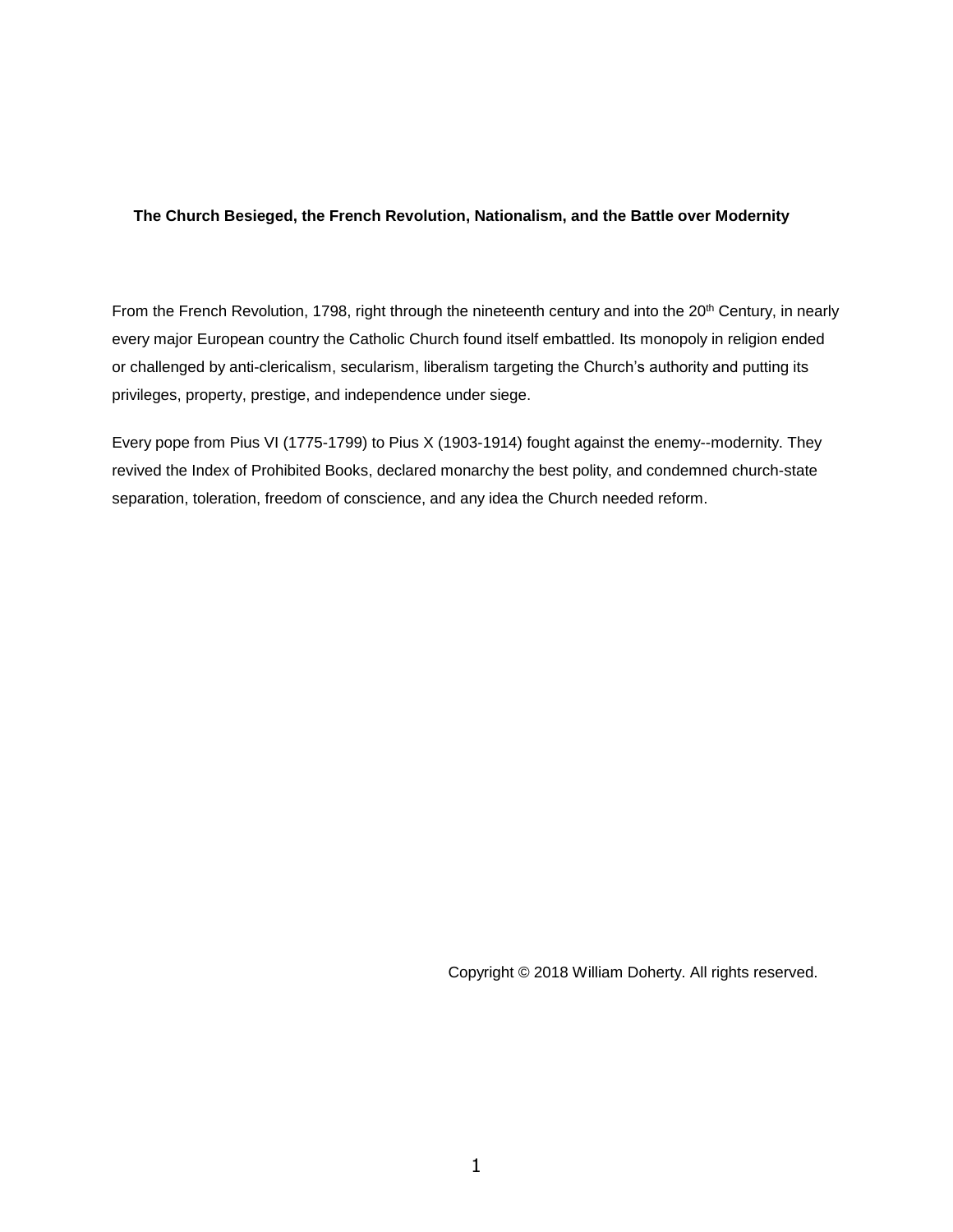## **The Church Besieged: the French Revolution, Nationalism, and the Battle over Modernity**

In the nineteenth century, the Catholic Church saw the greatest threat to its well being arising out of the democratic revolutions of the previous century and the Enlightenment that inspired them. Whether denoted secularism, liberalism, or modernism, to Rome that habit of mind was its most dangerous enemy. In the standard narrative, "The birth of secular universalism took the form of an assault on the intellectual and political edifice of Roman Catholicism," with the Renaissance and Reformation setting history on a new path from "docile dependence on revealed knowledge" toward "religious freedom and freedom of opinion in general."<sup>1</sup> Thus medieval feudal authoritarianism yielded to the nation-state as the feudal economy yielded first to mercantilism (states waging economic warfare through colonies, exports, and the accumulation of "specie," gold and silver, to free markets, individual rights, private property, and withal science, maritime expeditions, nationalism, and the rise of the middle class.

Of the French revolutionary era, 1789-1815, it has been famously said that it was the best and worst of times. For the Roman Catholic Church, it could never be said that it was the best of times and many would argue that the years after the fall of the Bastille to the end of the nineteenth century were the worst in its history. The French Revolution was notable for the bitter anti-clericalism it unleashed. As one Catholic historian has observed, with the exception of the Papal States and the United States, "there was not a single country in the world where the Catholic religion was free to live fully its own life, and not a single country where there seemed any prospect but of further enslavement and gradual emasculation."<sup>2</sup>

In France, Rome's "eldest daughter," the Church lost its privileged position, much of its land and revenues, and its monopoly of education; and when the revolution demanded that the clergy marry, sizeable numbers of curates and bishops did so with greater or lesser alacrity. Many of the priests who resisted the revolution were martyred and thousands of them--and a hundred bishops--went into exile. Pius VI (1775-1799) denounced the required oath of loyalty to the Revolution and the Civil Constitution of the Clergy, and declared the ordination of new bishops by the state sacrilegious. Napoleon responded by invading the Papal States and forcing the pope to pay a huge indemnity in money and art. In February 1798, in poor health, the pope was arrested, taken out of Rome, to end up in Valence, France, where,

<sup>&</sup>lt;sup>1</sup> Micheline R. Ishay, The History of Human Rights: From Ancient Times to the Globalization Era (University of California Press: Berkeley and Los Angeles, 2004), 64.

<sup>&</sup>lt;sup>2</sup> Philip Hughes, Catholic Church historian, quoted in Cogley, Catholic America, Two Centuries of American Life (Dial Press, 1973), 53. The year 1789 was not a complete loss; the Holy See established the diocese of Baltimore and made John Carroll the first American bishop.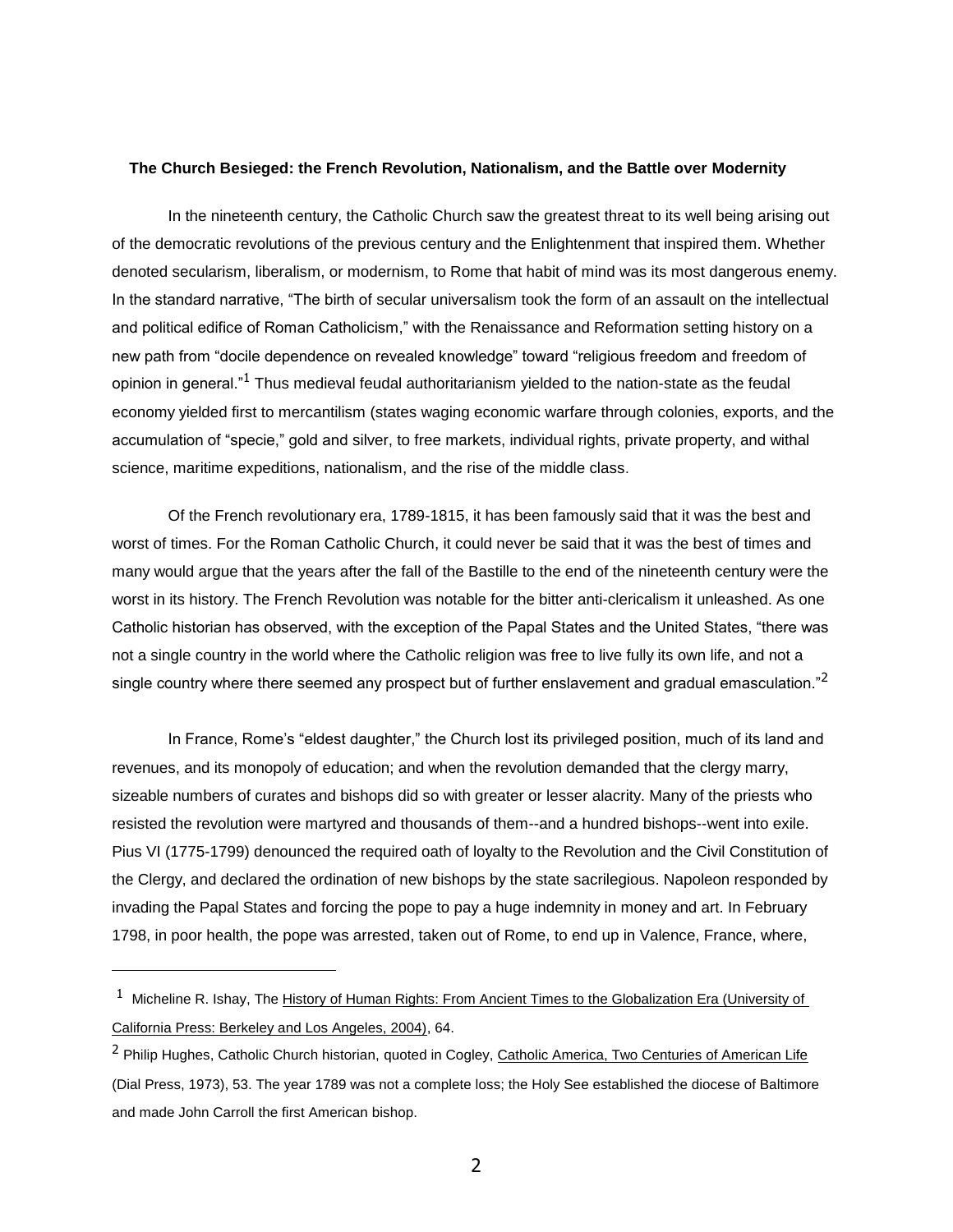after a captivity of eighteen months, he died in prison, 29 August 1799, age 81. Adding insult to insult, the local "constitutional" clergy refused to bury him in consecrated ground! Many believed that he would be the last pope. His successor, Pius VII (1800-1823), in addition to being forced to witness Napoleon's selfcoronation as emperor in 1804, when, in 1808, he refused to abdicate as ruler of the Papal States, he was bundled into a locked carriage in aimless travels for forty days and forced to sign a draft renouncing the territories. For more than five years he was kept isolated and under Napoleon's control. Incredibly, Pius VII was pressured into giving 15 August, the feast of the Assumption, to "Saint Napoleon," although no one could give a convincing account of him.<sup>3</sup> Pius IX (1846-1878), having sided with the Austrian authorities against Italian nationalists in the revolutionary year 1848, was forced to flee the Quirinale Palace to Gaeta, near Naples, disguised as an ordinary priest. He was luckier than the other two Piuses in that he was returned to Rome by Austrian and French troops the next year and would set the record for the longest papal reign. In the disappointment of defeat at the hands of Prussia, however, during the 1871 Paris Commune ("communards," revolutionary nationalists who captured the city for a time), dozens of clergy, including the much-admired archbishop of Paris, were executed. Although the Third Republic, France's new government, put down the Communards, the Church would face the unbending hostility of that anticlerical regime into the next century.

What was true of France was true of Europe: Italy's birth as a nation in 1860 meant the papacy's permanent loss of the 16,000 square miles of papal territories, then almost all of Rome itself in a plebiscite ten years later.<sup>4</sup> The new government ousted religious teachers from public schools, spied on seminaries,

 $\overline{a}$ 

<sup>4</sup> At the time, very little hand wringing in the United States took place over the loss of the papal territories (most Catholics never gave it a thought, Marvin R. O'Connell, John Ireland and the American Catholic Church), Minnesota Historical Society, 1968), 276; even fewer understood that the loss would liberate the church. Much later, Indianapolis Archbishop Paul C. Schulte, in a 1961 pastoral letter on the annual collection for the pope, observed that the loss freed the Vatican from "all international entanglements which were the bane of many Popes during the Middle Ages" and so, for Schulte, "the pope's dependence on the generosity of the Catholic Faithful, is the better one." This is just the position that Pius IX had declared erroneous in the 1864 Syllabus of Errors, number 76: "The abolition of the temporal power . . . [that] the Apostolic See is possessed would contribute in the greatest degree to the liberty and prosperity of the Church." Schulte papers, Indianapolis Archdiocesan Archives.

<sup>&</sup>lt;sup>3</sup> E. E. Y. Hales, The Catholic Church in the Modern World: A Survey from the French Revolution to the Present (Hanover House, Garden City, New York: 1958), 30-49, 66. Eamon Duffy, Saints and Sinners: A History of the Popes (Yale University Press: New Haven, Conn., 1997), 206-214.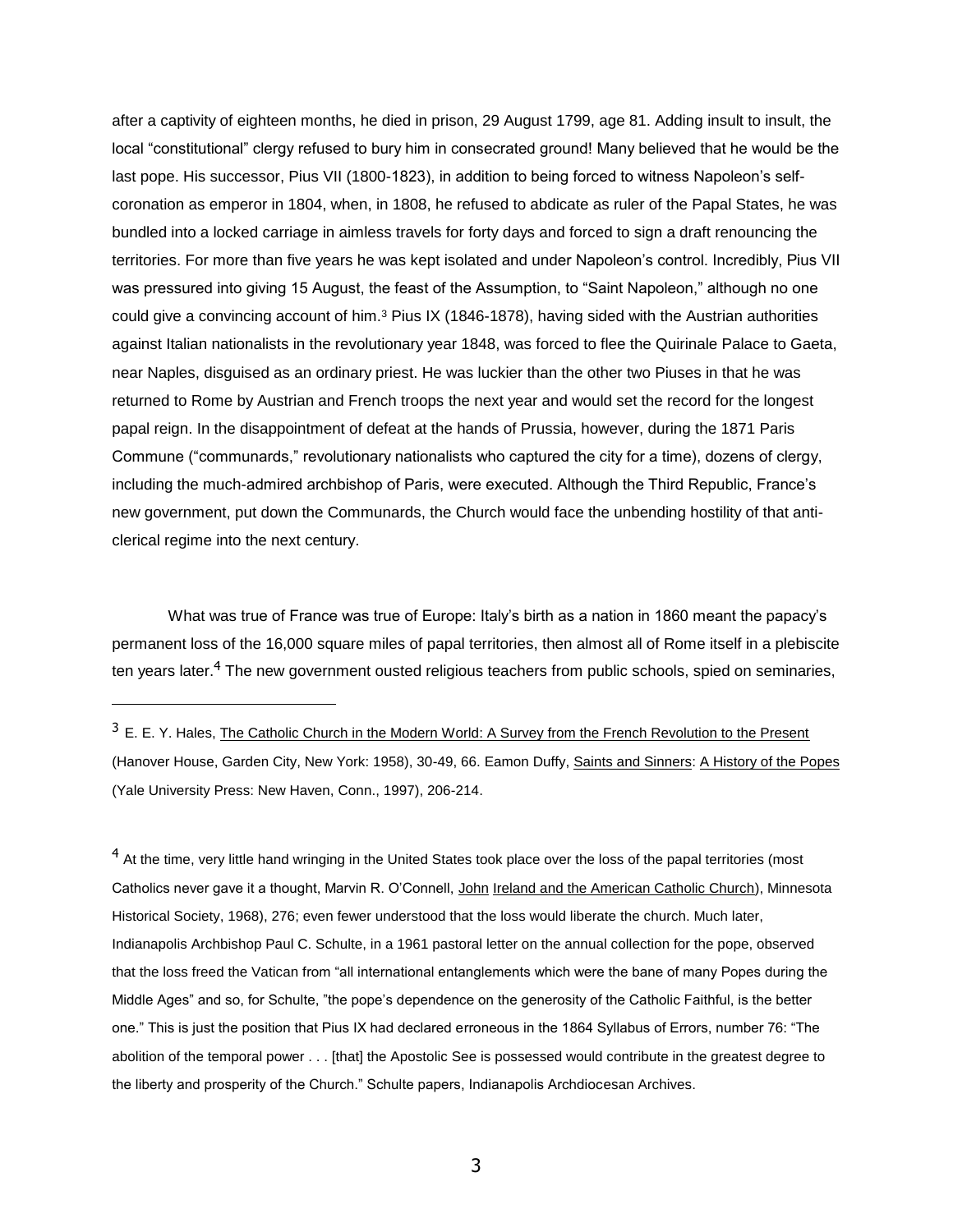and confiscated the property of religious orders. Marriage was secularized, as were education and charitable trusts. Holy Days disappeared from the calendar. After 1876 seminarians became subject to military conscription, outdoor religious processions forbidden, and state permission for bishops to take office required.<sup>5</sup> While the Italian government assured the pope that his person was inviolable and that the Vatican and other buildings were his, Pius IX refused to accept the situation. With the Quirinale Palace in the city's center now the King's Palace and Rome itself so anticlerical that he might not be safe in the streets, the pope regarded himself as a "prisoner of the Vatican"; no pope even appeared on the balcony in St. Peter's Square to bless the people until Pius XI did so in February 1922. None would leave its environs--the palace and St. Peter's--until the early morning hours of 20 December 1929 when Pius XI celebrated Mass at St. John Lateran on the fiftieth anniversary of his priestly ordination there.

Elsewhere in Europe, Germany was no sooner united as a nation-state in 1871 than it inaugurated a twenty-year *Kulturkampf*--a cultural-religious war against the Catholic Church waged with efficient animosity: Over time, diplomatic relations with the Vatican were severed; the state given a veto over church appointments and supervision of the seminaries.<sup>6</sup> Penalties for criticizing the state from the pulpit were enacted and religious education put under state control, with all schools subject to its inspection. The Jesuit Order was expelled, as were religious nuns except those working in hospitals. Civil marriage was made obligatory and all church property confiscated, with the tithe transferred to lay trustees elected by parishioners. By 1877 thousands of Catholic parishes were without pastors and nine of twelve bishops were exiled.

Austria prosecuted its own *los von Rom* movement (freedom from Rome), by unilaterally ending its 1855 concordat with the Holy See, secularized marriage and the schools, and proclaimed the equality of all religious sects. Clergy appointments had to be registered with the state and church finances came under state supervision. Religious orders—Redemptorists, Vincentians, and Holy Ghost fathers--were

<sup>5</sup> McNamara, American College, 222. Indiana Catholic and Record, 10 February 1922, 1. One last insult to Pio Nono remained: in July 1881, as his remains were being removed from St. Peter's at night in procession to San Lorenzo Outside the Walls at Varano for permanent burial, a mob hurling stones and curses tried to seize his corpse to pitch it into the Tiber. The police unequal to the task of quelling the mob, troops had to intervene to let the hearse gallop away. Five culprits were found guilty but were given derisory sentences and cheered in court. Owen Chadwick, History of the Popes, 1830-1914 (Oxford University Press,1998), 271, 272; Marvin R. O"Connell, Critics on Trial: An Introduction to the Catholic Modernist Crisis (Catholic University Press, 1994), 23. In Indianapolis the Journal and the Times interpreted the outrage as demonstrating the unpopularity of the papacy and clericalism in Italy. The Western Citizen cited the coverage as an excuse to insult Catholics. 23 July 1881, 4.

<sup>6</sup> Chadwick, Popes, 1830-1914, 259 ff.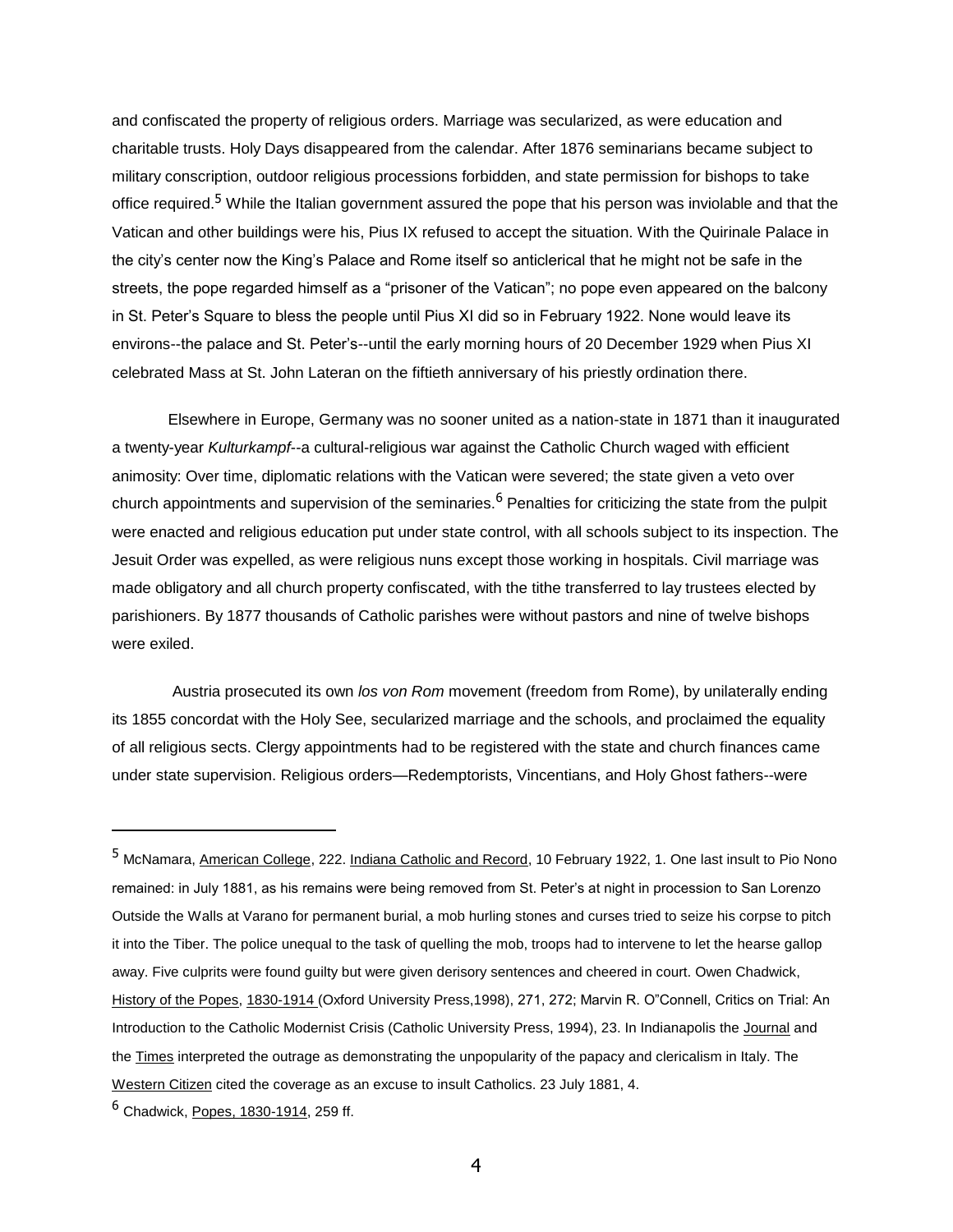expelled and some bishops deposed, jailed, or exiled. (Austria being Austria, the laws were not strictly enforced.)

In Switzerland, a government-supported schism racked the Church (one result was the founding of St. Meinrad Monastery, Indiana, 1854, by the Benedictine monks of Our Lady of Einsiedeln).<sup>7</sup> Diplomatic relations with the Holy See were severed for a decade, bishops deposed, and the Jesuits and other orders expelled. New dioceses and monasteries required state approval. In their struggle with the Catholic Church, all three governments--Germany, Austria, and Switzerland--favored the "Old Catholics," German speakers who resisted papal infallibility and the centralization of power in the Vatican.

In Spain a new constitution broke the connection between church and state amid a series of violent anti-papal demonstrations.<sup>8</sup> Throughout the Mediterranean most Catholic religious orders and seminaries were closed. Missionary work overseas was effectively suspended and nearly every Protestant or Orthodox country restricted the Catholic Church. Belgium banned religious orders and expelled Catholics from the teaching profession. So it went all over Europe. As for the Americas, Venezuela, Equador, Chile, and Brazil resisted papal claims and Pius IX found it necessary to denounce Columbia, 1852, and Mexico, 1861, for adopting anti-clerical legislation.<sup>9</sup>

Besieged, the Church fought back. Every pope from Pius VI (1775-1799) who "accursed philosophers  $\dots$  [who] proclaim[ed] that men are born free, subject to no one,"<sup>10</sup> to Pius X (1903-1914), who termed modernism "the synthesis of all the heresies," and all the popes in between armored the Church against modernity: Leo XII (1823-1829), condemned religious toleration, revivified the Index of Prohibited Books and the Holy Office (formerly the Inquisition), and reestablished feudal aristocracy in the Papal States. Confiscating Jewish property, Leo confined the Jewish community once again within walled ghettos enlarged for the purpose and fitted with lockable gates.<sup>11</sup> In imitation of the policies of Austria's Prince Metternich, the papal territories--a harsh police state--became the most backward in Europe with its press censorship, capital punishment, and spies. Even in an abbreviated pontificate, Pius VIII (1829-

 $<sup>7</sup>$  Swiss Catholic cantons formed a league to resist liberal Protestant demands on them, but in the 1847 civil war, the</sup> last religious war in Europe, the Protestants won.

<sup>8</sup> O'Connell, Critics on Trial, 25.

<sup>&</sup>lt;sup>9</sup> Frank A. Coppa, The Modern Papacy, 1798-1995 (Routledge, 1998),115. And see Chadwick, Popes, ch. 10, on Spain. On the plus side, bishoprics were recreated in England, Wales, and the Netherlands and concordats signed with Austria, Spain, Portugal, and some Latin American states.

<sup>10</sup> Morris, American Catholics, 67-69.

<sup>&</sup>lt;sup>11</sup> Richard P. McBrien, Lives of the Popes: The Pontiffs from St. Peter to John Paul II (HarperCollins: San Francisco, 1997), 333, 334, and Duffy, Saints and Sinners, 217.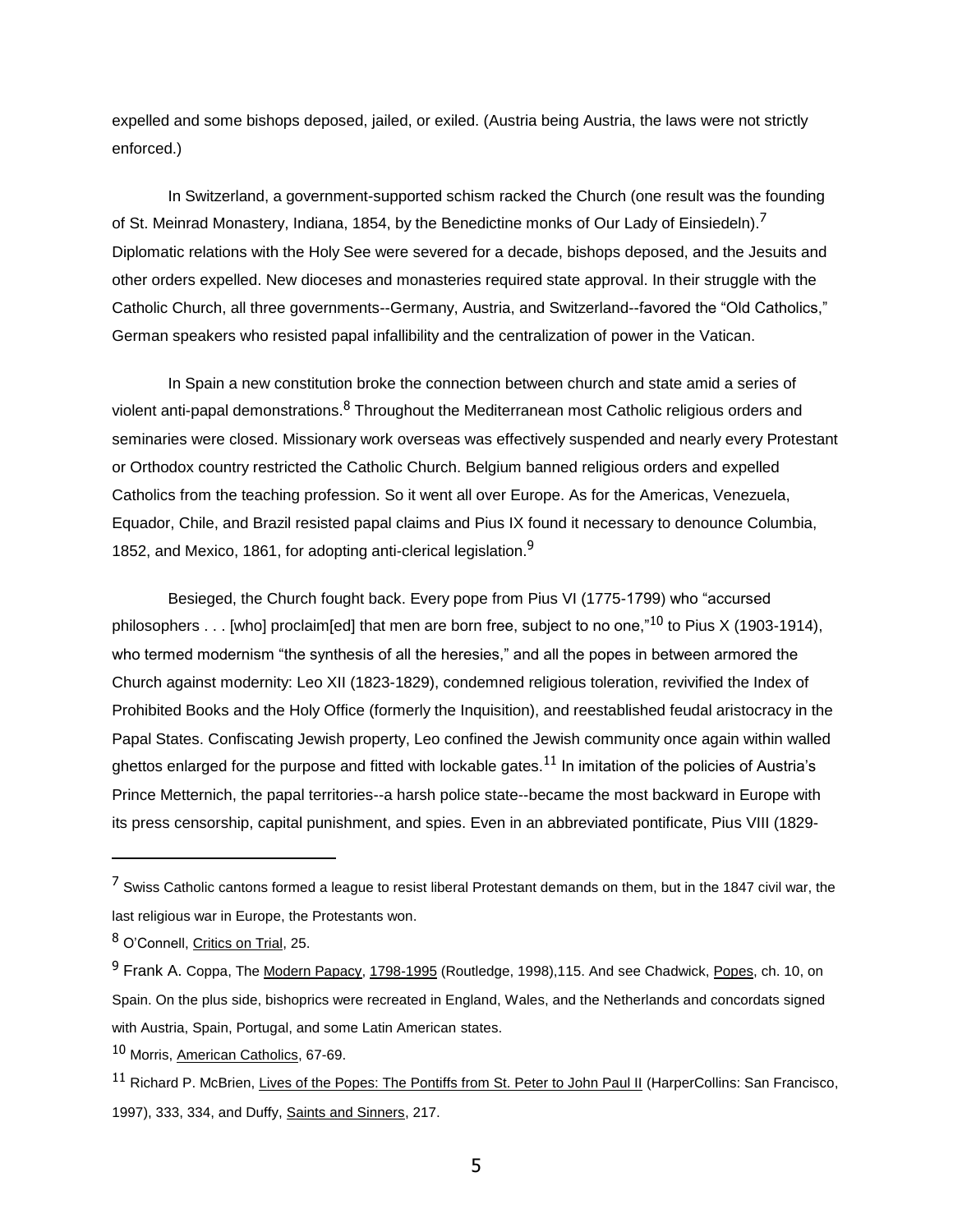1830) found time to condemn indifferentism (the notion that one religion was apt to be as good as another), the Masons, and secret societies in general.

Gregory XVI (1831-1846) was notably reactionary: He twice used Austrian troops to put down revolts in the papal territories, opposed Italian nationalism, and attacked such Enlightenment principles as freedom of the press and of religion, and the separation of church and state. He banned streetlights in Rome lest people gather to plot against the authorities, likewise railroads, calling them "chemins d'enfer" (roads of hell), rather than "chemins de fer" (roads of iron).<sup>12</sup> His 1832 encyclical, *Mirari Vos* (You wonder) stipulated that monarchy, being of divine origin for which the papacy was the model, was the best polity. Gregory railed against the "absurd . . . doctrine or rather delirium, that freedom of conscience is to be claimed and defended for all men" and denounced the "detestable and insolent malice [of those] who agitate against and upset the rights of rulers." The idea that the Church stood "in need of restoration and regeneration," he labeled "completely absurd and insulting . . . ." Written to condemn the ideas of Lamennais, a French priest who thought the Church needed reform, *Mirari Vos* dismissed such notions, especially attacks on celibacy. Freedom of conscience led to ruin, freedom of the press was bad. What was needed was obedience to princes--like himself.

In the longest papal reign in history, Pius IX (1846-1878), moved to buttress the centrality of the papacy. On his own he defined the doctrine of the Immaculate Conception, 1854, and summoned the First Vatican Council (1869, 1870) to define papal infallibility.<sup>13</sup> As part of the program to centralize power in the papacy, the old national seminaries in Rome were reorganized, new ones established, and the headquarters of religious communities moved there. Of particular importance to the United States, in 1855 the pope chose a seventeenth century Roman palace as the home of the American College and provided money for its purchase. Not only could the Vatican now exercise direct control over the religious orders, the training would be Roman and reliably supportive of the papacy as well. As the most promising

 $\overline{a}$ 

<sup>13</sup> Very pastoral and personally warm, Pius IX, introduced gaslights and railways in the Papal States, and ended the requirement that Rome's Jews attend weekly sermons. Duffy, Saints and Sinners, 222. Among his record 38 encyclicals, *Ubi primum* (Where first), 1847, anticipated his proclamation of the Immaculate Conception in 1854. *Cum nuper* (Lately with), 1859, defended the Holy See's right to the Papal States, and *Ubi Nos* (Where we), 1871, repeated the papacy's claim to those territories. In reaction to Vatican II, conservative elements in the Church seek to have him declared a saint. Recently, however, the scandal has been recalled of two Jewish children, secretly baptized by Catholic servants in Jewish households (Edgardo Mortara, 1858, and Giuseppe Coen, 1864). Since by law Jews could not raise Christian children, they were taken from their parents and raised in the Vatican; Mortaro became a monk.

6

<sup>&</sup>lt;sup>12</sup> Richard P. McBrien, Lives of the Popes (HarperOn: San Francisco, 1997), 336. The last non-bishop and the last monk to be elected pope, in his favor Gregory XVI denounced slavery and the slave trade.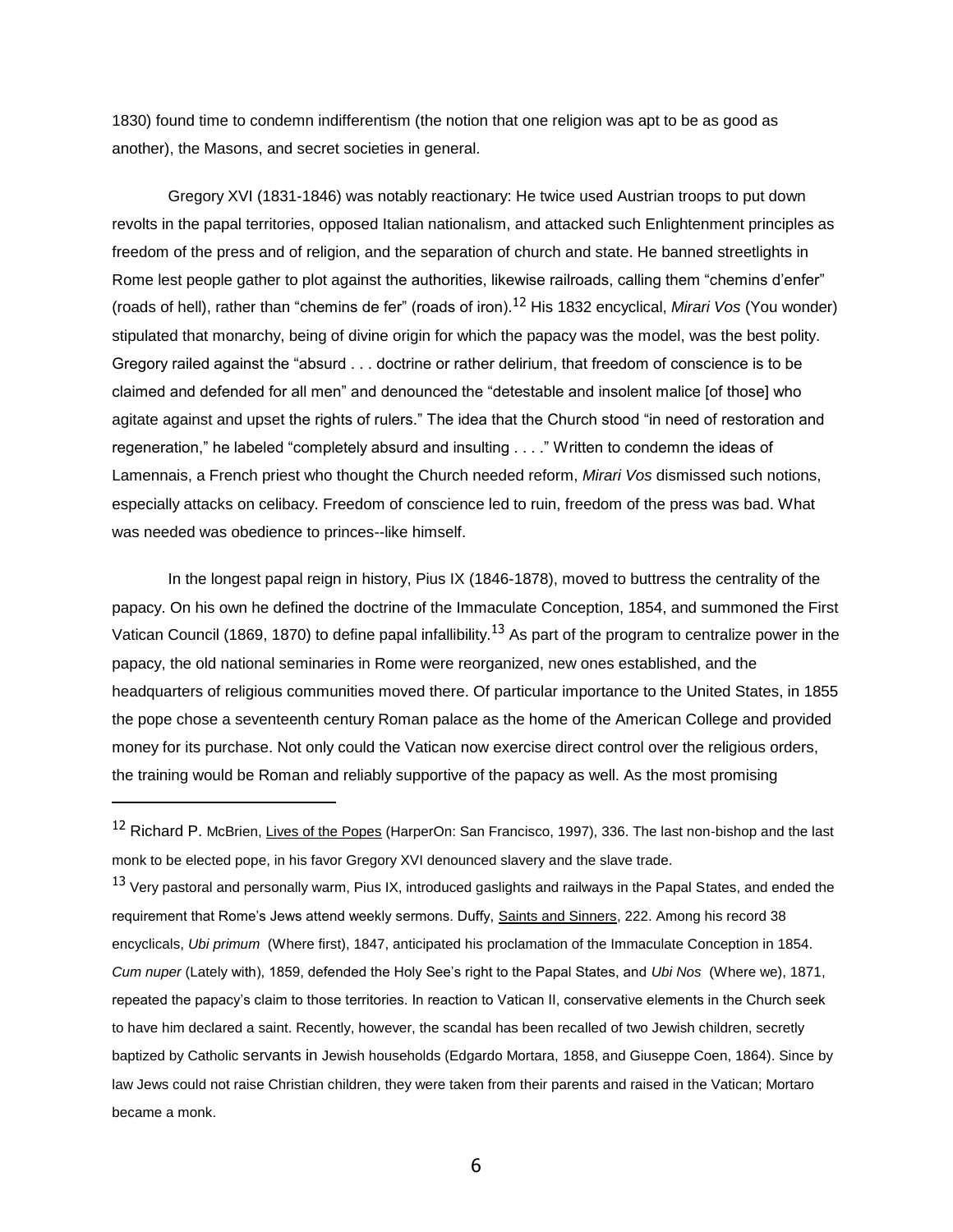candidates were sent to Rome and their clerical careers thenceforth favored, it almost guaranteed that future hierarchs would be similarly devoted to the Vatican, precisely what the pope intended.<sup>14</sup>

On the feast of the Immaculate Conception in 1864, Pius IX published *Quanta Cura* ("how much care"), a *gatherum* of the condemnations he had issued over the past seventeen years and statements of other popes since 1775. *Quanta Cura* repeated old denunciations of indifferentism, freemasonry, Gallicanism, rationalism, naturalism, pantheism, socialism, liberal capitalism (for having no other end than material gain), and freedom of religion. What was shocking was the syllabus of eighty errors attached to the encyclical which condemned as erroneous "freedom of conscience and worship," freedom of speech and of the press, and such propositions as: "every man is free to embrace and profess that religion . . . he shall consider true"; that non-Catholics in Catholic countries "shall enjoy the free exercise of their own worship"; separation of church and state, and lastly, "that the Roman Pontiff can, and ought to, reconcile himself to, and agree with, progress, liberalism, and modern civilization."<sup>15</sup> These being evils, it followed that "The state must recognize [the Roman Catholic Church] as supreme and submit to its influence. . . . The power of the state must be at [the Church's] disposal and all who do not conform to its requirements must be compelled or punished." The syllabus still has the capacity to provoke. At the time the "majority of Catholics were "stupified" and even the pope admitted that it was "raw meat needing to be cooked."<sup>16</sup> While not an infallible pronouncement, the syllabus was widely taken as dogmatic teaching, putting the Church in opposition to modern liberties on record in the strongest terms.

It was not Pius IX's last word: The encyclical *Pastor Aeternus* ("eternal pastor"), 1870, serving as the constitution of the First Vatican Council, 1869, 1870, declared that the pope has "full and supreme power of jurisdiction over the whole Church, not only in matters that pertain to faith and morals, but also in matters that pertain to the discipline and government of the Church throughout the whole world." This power was not delegated and it was immediate. The pope has the principal part and the absolute fullness of this supreme power, ordinary and immediate, over each of the churches, the pastors, and the faithful. Those who deny these things "let them be accursed." Thanks to the divine assistance promised him

<sup>14</sup> Frank J. Coppa, Modern Papacy, 98.

<sup>&</sup>lt;sup>15</sup> McBrien, Lives of the Popes, 346; Gary Wills, Papal Sins: Structures of Deceit (Image Books, New York, 2000), 239, 240.

<sup>&</sup>lt;sup>16</sup> E. E. Y. Hales, Catholic Church in the Modern World (Doubleday, 1958), 124, 125. For a nuanced discussion of the Syllabus of Errors see chapter 10. Hales argues that the syllablus was directed against Piedmont's anti-clerical laws and was intended to denounce the notion that the ideas condemned could be universally true. Chadwick, however, shows the pope very cavalier and unaware of details of his own encyclical. The reverse of Pius IX's assertion that "it is wrong to think that if the pope lost the Papal State it would conduce to the freedom and happiness of the Church" has proven true. Chadwick, History of the Popes, 1830-1914, 168 ff.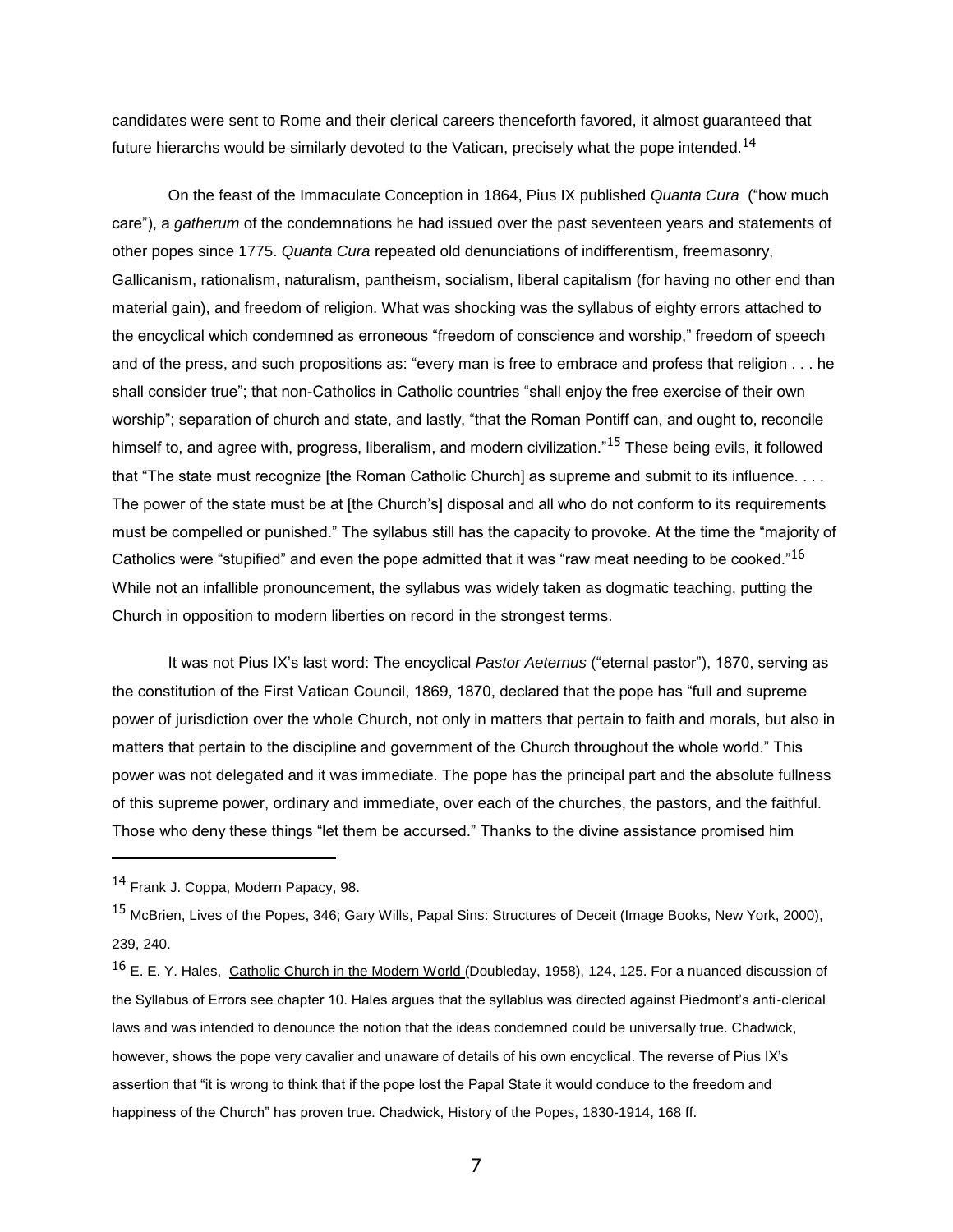through Peter, "the infallibility with which the divine Redeemer willed his Church to be endowed in defining the doctrine concerning faith or morals" was his. Moreover, "such definitions of the Roman Pontiff are therefore irreformable of themselves, not because of the consent of the Church."<sup>17</sup> Taken all in all, in its own lights papal power was inviolable, unchallengeable, unalienable.

Although the Italian government did not interfere with the papacy after 1870, Pius IX never got over the loss of his temporal powers. Barracking the Italian state as a collection of "wolves, liars, satellites of Satan in human flesh, monsters of hell," he ordered Catholics neither to vote in elections nor take seats in parliament.<sup>18</sup> His successor, Leo XIII, contemplating the anti-clericalism of Italian nationalists and worried that he might have to move out of Italy, continued the ban on Italy's Catholics from holding office or voting and reiterated certain condemnations of his predecessors, as in *Diuturnum* (Origin of Civil Society, 1881), denying popular sovereignty in favor of divine right of Kings, and *Au Milieu des Solicitudes*  (Church and State in France, 1892), pronouncing separation of church and state "an absurdity."<sup>19</sup> The authoritarian habit of mind continued into the new century: faced with renewed anticlericalism in France and Portugal, Pius X (1903-1914), **in** took the same view of the 1905 French separation laic law in *Vehementer Nos* (we strongly object, 1906), declaring separation of church and state "a thesis absolutely false, a pernicious error." There were two categories, the pastor and the flock, and it was the task of the former to direct the latter ("the multitude") whose function it is to obey.

Notwithstanding papal assertions, the Church's authority in Europe had waned. Rome responded by emphasizing morality and faith issues via centralization and clericalism: The syllogism the Vatican propounded was that as a *societa perfecta* (i.e., a complete society, not a perfect one),<sup>20</sup> the Church is "perfect in its nature and in its title since it possesses in itself and by itself, through the will and loving kindness of its Founder, all needful provision for its well being and its operation." Moreover, there was no

<sup>&</sup>lt;sup>17</sup> McBrien, Lives of the Popes, 347. See also Chadwick, History of the Popes, 1830-1914, 196 ff., for discussion of the Council. Pius IX's encyclical is not to be confused with Leo XIII's of the same title.

<sup>&</sup>lt;sup>18</sup> Chadwick, History of the Popes, 235, 236, 247. The unintended consequence of the loss of the Papal States was the further centralization of the Church under pope and Curia, and the rise of the pope's spiritual authority as his temporal power collapsed to nothing. As for voting, Pius X (1903-1914), left it to Italy's bishops to decide if their parishioners should vote in parliamentary elections; Catholics had already been voting and by 1913 had "moved into politics wholeheartedly." Chadwick, History of the Popes, 403, 404.

<sup>&</sup>lt;sup>19</sup> John W. O'Malley, What Happened at Vatican II? (Belknap Press 2010), 53, 54, 59, 61.

<sup>20</sup> In the best known formulation, Leo XIII's *Immortale Dei* (Immortal God), in 1886: Neither inferior to civil society nor dependent on it, the Church differed from civil society in that it was spiritual and its end religious and eternal.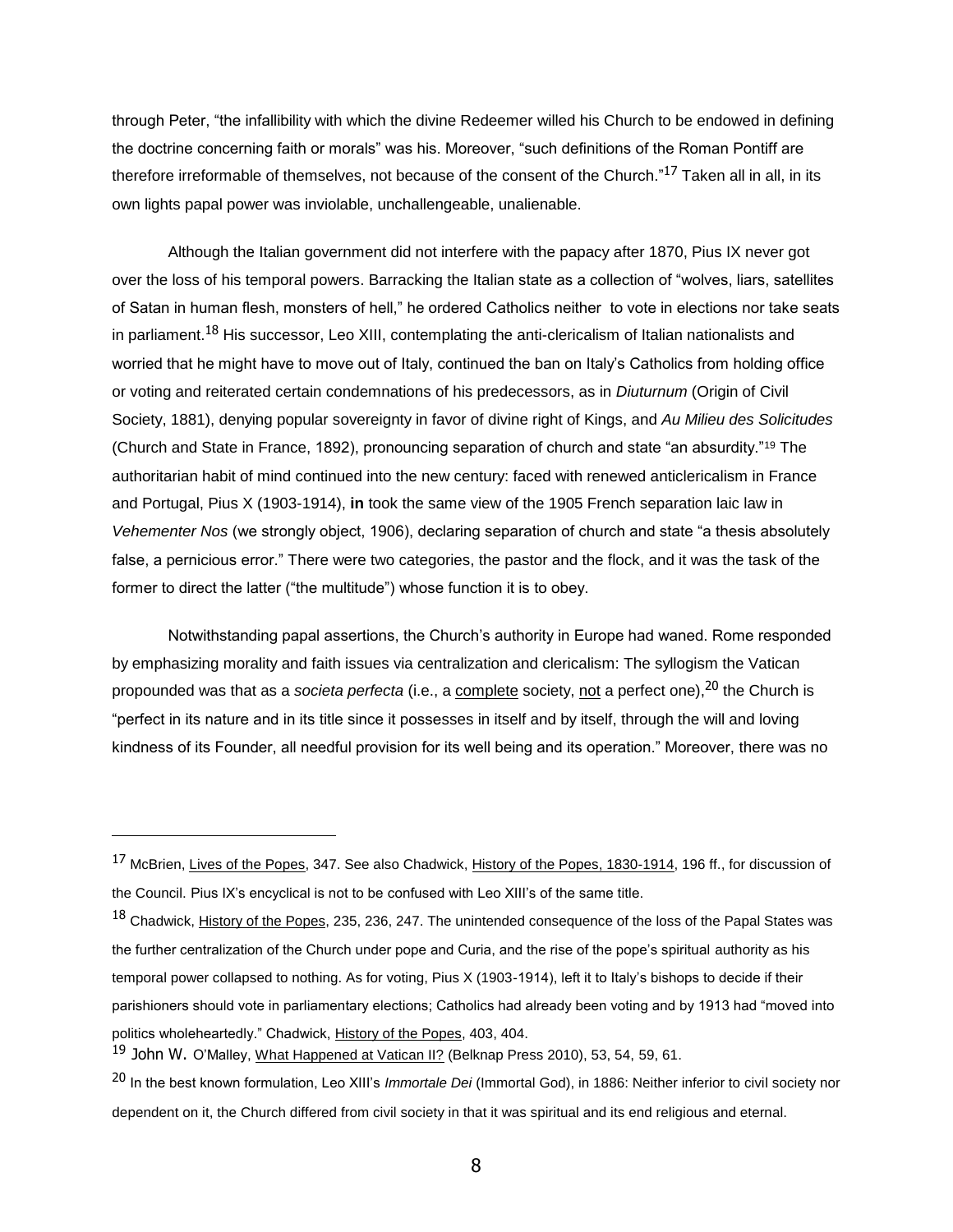salvation outside the Church (*nulla salus extra ecclesia*),<sup>21</sup> and error has no rights. The enemy was "modernism," the name given to the movement born with the appearance of the rational sciences of the sixteenth and seventeenth centuries, and in the eighteenth century Enlightenment critique of received truths wherever found, not least religion.<sup>22</sup> Enlightened thinkers concerned themselves with the progress of human life by controlling nature, by creating a perfect human society, by focusing on reason, dignity, and autonomy; in short, by "rejecting religion, faith, and revelation."<sup>23</sup> Within the Church itself, its "modernists" were far more modest, thinking only to adapt Catholic thought to take into account knowledge gained through biblical criticism, philosophy, and historical studies--to cite three among a number of disciplines in which knowledge had moved on since Medieval times.<sup>24</sup>

While almost every European Protestant or Eastern Orthodox country in the nineteenth century restricted the Church (even Catholic monarchs had dictated to Rome at least since the sixteenth century),<sup>25</sup> in the United States, as the earliest biographer of Leo XIII observed, the papacy found "no hostile or jealous secular authority to check or thwart his own [authority] in the full and free exercise of its prerogatives. And none ever interfered with the authority of Archbishop or Bishop in the government of his flock."<sup>26</sup> Despite such facts, in the late 1800s the Vatican openly sympathized with Bourbon restorationists and other monarchist parties in Europe in the belief that pope and monarch, in occupying the top of the two hierarchical poles, weakness in one necessarily meant weakness in the other.<sup>27</sup> As Leo XIII told a

<sup>21</sup> The assertion of "no salvation outside the [Catholic] Church" goes back to Cyprian (ca. 206-**253?).** Yet the Council of Nicea (787) said Jews who did not want to convert could live openly as Jews, and in 1076 Pope Gregory VII wrote to the Muslim ruler of Mauretania that Christians and Muslims worshipped the same God. In 1302 Boniface VIII went back to Cyprian, adding that one must also submit to the pope for salvation; the Council of Florence, 1442, reiterated the formula. The retreat from Cyprian began at the Council of Trent (1545-1563) which spoke of baptism of desire as salvific. Pius IX (1846-1878) said that invincible ignorance was a cause for exoneration, and Pius XII, in *Mystici Corporis* (Of the Mystical Body of Christ), 1943, stated that non-Christians could be saved if bonded to the Church "by some unconscious yearning or desire." Chester Gillis, Roman Catholicism in America (Columbia University Press: New York, 1999, 194.

<sup>&</sup>lt;sup>22</sup> See Happel and Tracy 1984, 163, quoted in McCarthy, 20th Century Church, 23.

<sup>&</sup>lt;sup>23</sup> Timothy McCarthy, The Catholic Tradition; The Church in the Twentieth Century (Loyola, 1997), 23, 24.

<sup>&</sup>lt;sup>24</sup> Duffy, Saints and Sinners, 249.

<sup>&</sup>lt;sup>25</sup> America (16 August 1997), 4, 5. Ironically, in the three way contest for pope in 1846, Austria's Prince Metternich sought to veto the election of Cardinal Mastoi-Ferretti, but his emissary arrived too late and the longest reign in papal history was launched.

<sup>26</sup> Bernard O'Reilly, Life of Leo XIII (n. p., 1886), 646.

<sup>27</sup> Morris, American Catholicism, 15.